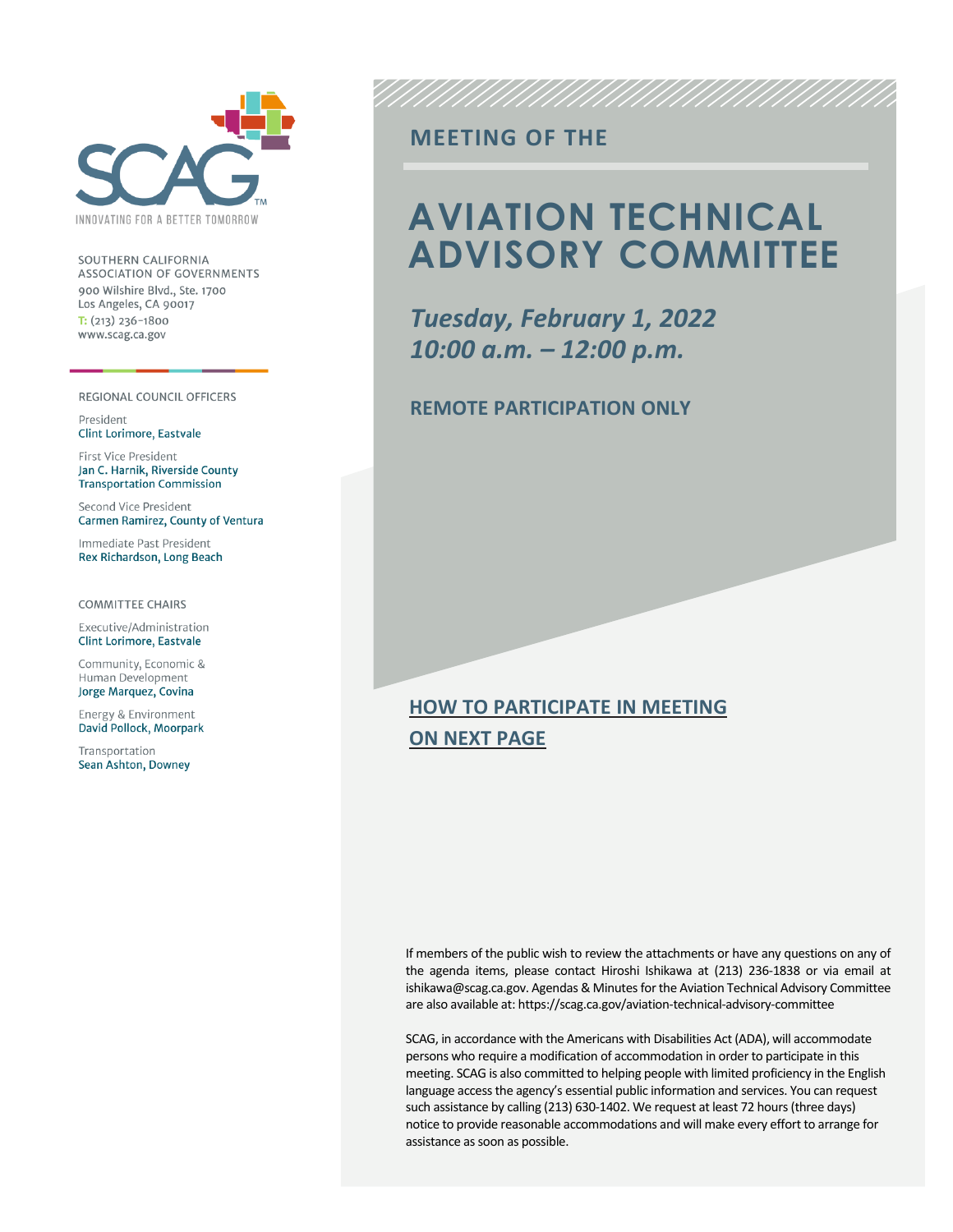#### **Teleconference Information:**

**Phone Number:** 669-900-6833

**Meeting ID:** 880 952 409

**Weblink:** <https://scag.zoom.us/j/880952409>

Instructions: Dial in to the phone number above, then enter the meeting ID followed by the pound (#) sign.

Note: Videoconference will not be available for this meeting but will be provided at future ATAC meetings.